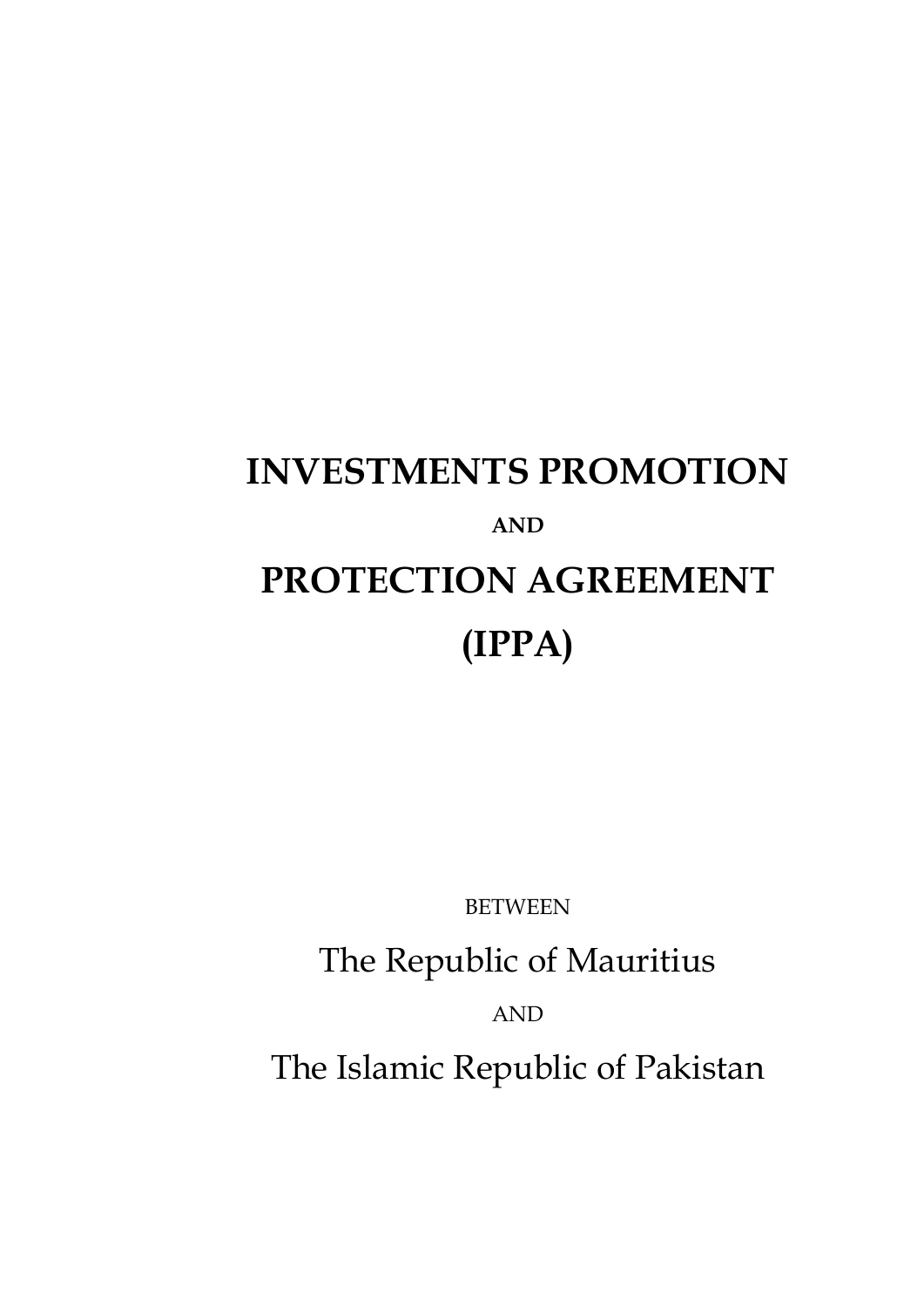#### **AGREEMENT**

#### **BETWEEN**

## **THE GOVERNMENT**

#### **OF THE REPUBLIC OF MAURITIUS**

#### **AND**

## **THE GOVERNMENT OF THE ISLAMIC REPUBLIC OF PAKISTAN FOR THE PROMOTION AND RECIPROCAL PROTECTION OF INVESTMENTS**

The Government of the Republic of Mauritius and the Government of the Islamic Republic of Pakistan (hereinafter referred to as the "Contracting Parties");

DESIRING to create favourable conditions for greater flow of investments made by investors of either Contracting Party in the territory of the other Contracting Party; and

RECOGNISING that the promotion and reciprocal protection of such investments will lend greater stimulation to the development of business initiatives and will increase prosperity in the territories of both Contracting Parties:

HAVE agreed as follows:

## **ARTICLE 1**

#### **DEFINITIONS**

- (1) In this Agreement,
	- (a) "investment" means every kind of asset admissible under the relevant laws and regulations of the Contracting Party in whose territory the respective business undertaking is made, and in particular, though not exclusively, includes:
		- (i) movable and immovable property as well as other rights in rem such as mortgages, liens or pledges;
		- (ii) shares, debentures and any other form of participation in a company;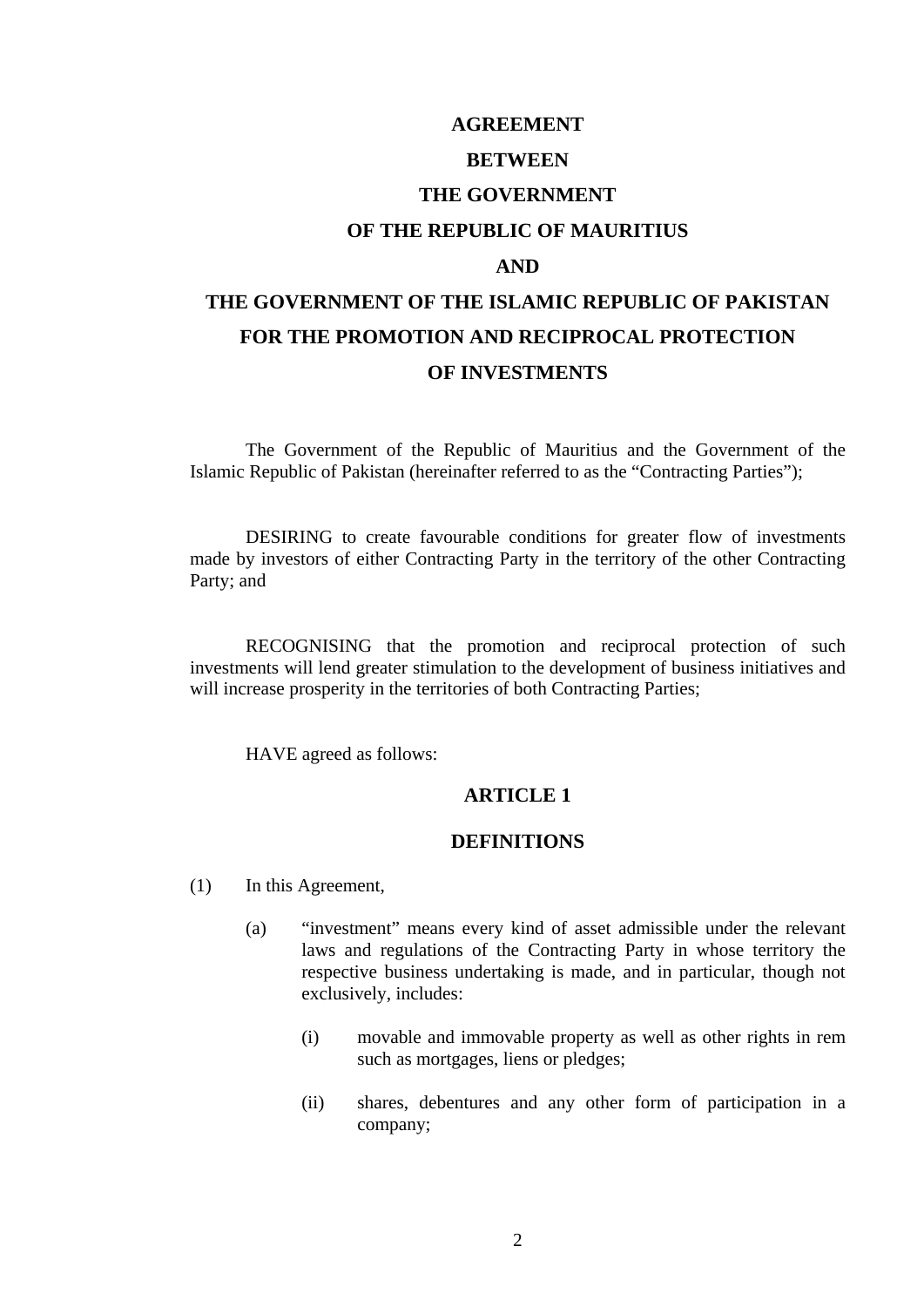- (iii) claims to money, or to any performance under contract having an economic value;
- (iv) industrial and intellectual property rights, in particular copyrights, patents, utility-model patents, designs, trade-marks, trade-names, technical processes, know-how, and goodwill;
- (v) economic value of concession rights or permits conferred in accordance with the law or under contract, including concessions to search for, cultivate, extract or exploit natural resources;
- (b) "return" means the amount yielded by an investment and in particular, though not exclusively, profit, interest, capital gains, dividends, royalties and fees;
- (c) "investor" means in respect to either Contracting Party:
	- (i) the "national", that is a natural person deriving his or her status as a national of that Contracting Party from the relevant laws of that Contracting Party; and
	- (ii) the "company" that is a legal person, such as a corporation, firm or association, incorporated or constituted in accordance with the law of that Contracting Party;
- (d) "territory" means
	- (1) in the case of the Republic of Mauritius
		- (i) all the territories and islands which, in accordance with the laws of Mauritius constitute the State of Mauritius;
		- (ii) the territorial sea of Mauritius; and
		- (iii) any area outside the territorial sea of Mauritius which in accordance with international law has been or may hereafter be designated, under the laws of Mauritius, as an area, including the Continental Shelf, within which the rights of Mauritius with respect to the sea, the sea-bed and sub-soil and their natural resources may be exercised;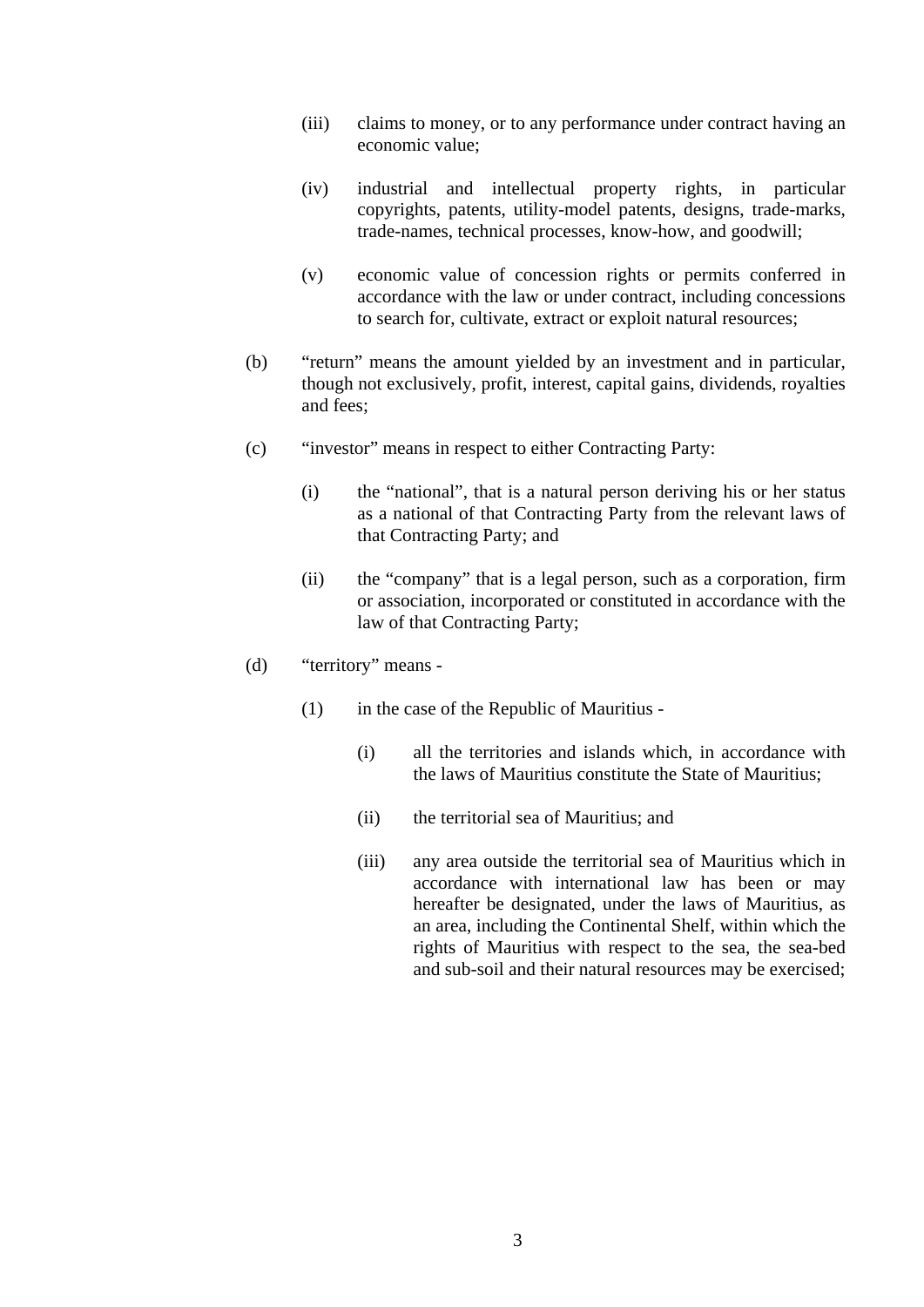- (2) in the case of the Islamic Republic of Pakistan means Pakistan as defined in the Constitution of the Islamic Republic of Pakistan and includes any area outside the territorial waters of Pakistan which under the laws of Pakistan and international law is an area within which Pakistan exercises sovereign rights and exclusive jurisdiction with respect to the natural resources of the sea bed, sub-soil and superjacent waters.
- (2) Any change in the form in which assets are or have been invested does not affect their character as investments as defined in this Agreement.

#### **SCOPE OF THE AGREEMENT**

- (1) This Agreement shall only apply
	- (a) in respect of investments in the territory of the Islamic Republic of Pakistan, to all investments made by investors of the Republic of Mauritius which are specifically approved in writing by the competent authority designated by the Government of the Islamic Republic of Pakistan in conformity with the law.
	- (b) in respect of the investments in the territory of the Republic of Mauritius, to all investments made by investors of the Islamic Republic of Pakistan which are specifically approved in writing by the competent authority designated by the Government of the Republic of Mauritius and upon such conditions, if any, as it shall deem fit.
- (2) The provisions of the foregoing paragraph shall apply to all investments made by investors of either Contracting Party in the territory of the other Contracting Party, whether made before or after the coming into force of this Agreement.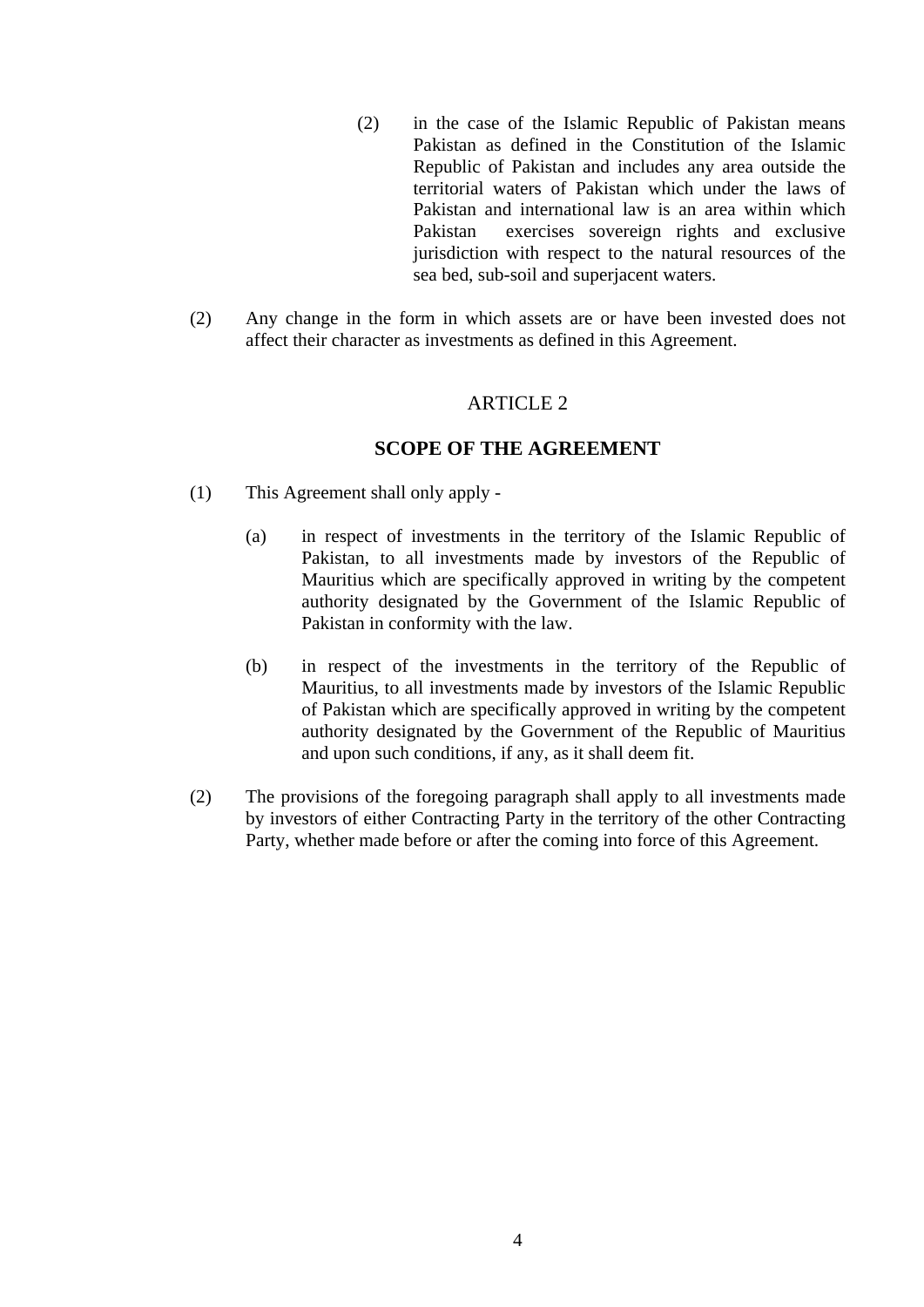## **PROMOTION AND PROTECTION OF INVESTMENTS**

- (1) Each Contracting Party shall, subject to its general policy in the field of foreign investment encourage the making of investments in its territory by investors of the other Contracting Party, and, subject to compliance with the provisions of its laws, shall admit such investments.
- (2) Each Contracting Party shall use its best endeavours to grant, in accordance with its laws, the necessary permits in connection with the carrying out of such investments and, whenever necessary, licensing agreements and contracts for technical, commercial or administrative assistance.
- (3) Investments approved under Article 2 shall be accorded fair and equitable protection in accordance with this Agreement.

## ARTICLE 4

## **TREATMENT OF INVESTMENTS**

- (1) Investments and returns of investors of either Contracting Party shall at all times be accorded fair and equitable treatment in the territory of the other Contracting Party. Neither Contracting Party shall in any way impair by unreasonable nor discriminatory measures the management, maintenance, use, enjoyment or disposal of investments in its territory by investors of the other Contracting Party.
- (2) Each Contracting Party shall in its territory accord to investors and to investments and returns of investors of the other Contracting Party treatment not less favourable than that which it accords to investments and returns of investors of any third State.
- (3) The provisions of paragraph (2) shall not be construed so as to oblige either Contracting Party to extend to the investors of the other Contracting Party the benefit of any treatment, preference or privilege resulting from:
	- (a) any customs union, free trade area, common market or any similar international agreement or interim arrangement leading up to such customs union, free trade area, or common market of which either of the Contracting Parties is a member;
	- (b) any international agreement or arrangement relating wholly or mainly to taxation or any domestic legislation relating wholly or mainly to taxation;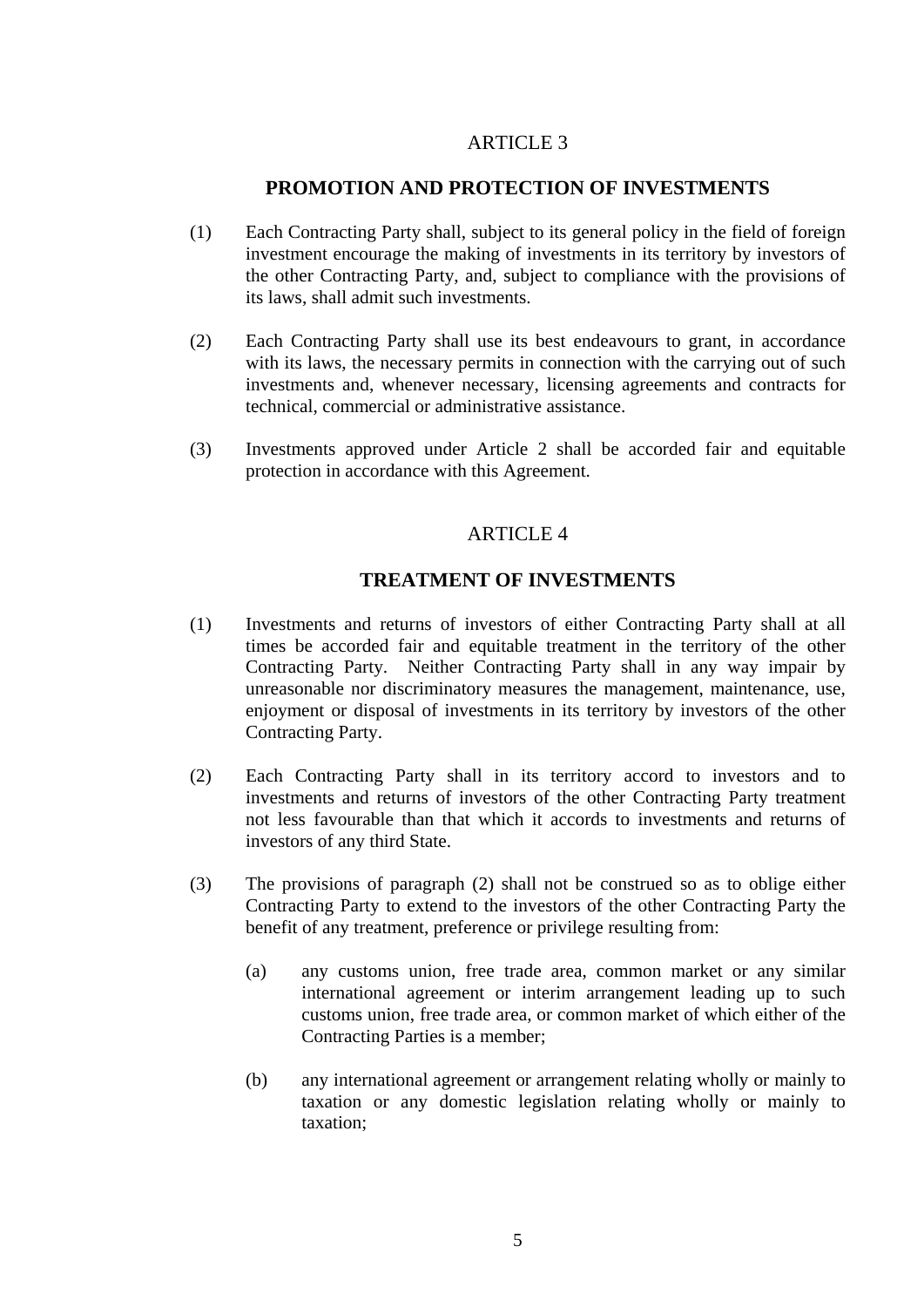- (c) special advantages to foreign development finance institutions operating in the territory of either Contracting Party for the exclusive purpose of development assistance through mainly nonprofit activities.
- (4) Each Contracting Party shall observe the obligations under its laws and under this Agreement which bind the Contracting Party and its investors and the investors of the other Contracting Party in matters relating to investments.

#### **COMPENSATION FOR LOSSES**

- (1) Investors of either Contracting Party whose investments in the territory of the other Contracting Party suffer losses owing to war or other armed conflict, revolution, a state of national emergency, revolt, insurrection or riot in the territory of the latter Contracting Party shall be accorded by the latter Contracting Party treatment, as regards restitution, indemnification, compensation or other settlement, not less favourable than that which the latter Contracting Party accords to its own investors or to investors of any third State.
- (2) Without derogating from the provisions of paragraph (1) of this Article, investors of either Contracting Party who, in any of the situations referred to in that paragraph, suffer losses in the territory of the other Contracting Party resulting from:
	- (a) requisitioning of their property by the forces or authorities of the latter Contracting Party, acting under and within the scope of the legal provisions relating to their competences, duties and command structures; or
	- (b) destruction of their property by the forces or authorities of the latter Contracting Party, which was not caused in combat action or was not required by the necessity of the situation or observance of any legal requirement;

 shall be accorded restitution or adequate compensation, not less favourable than that which the latter Contracting Party accords to its own investors or to investors of any third State.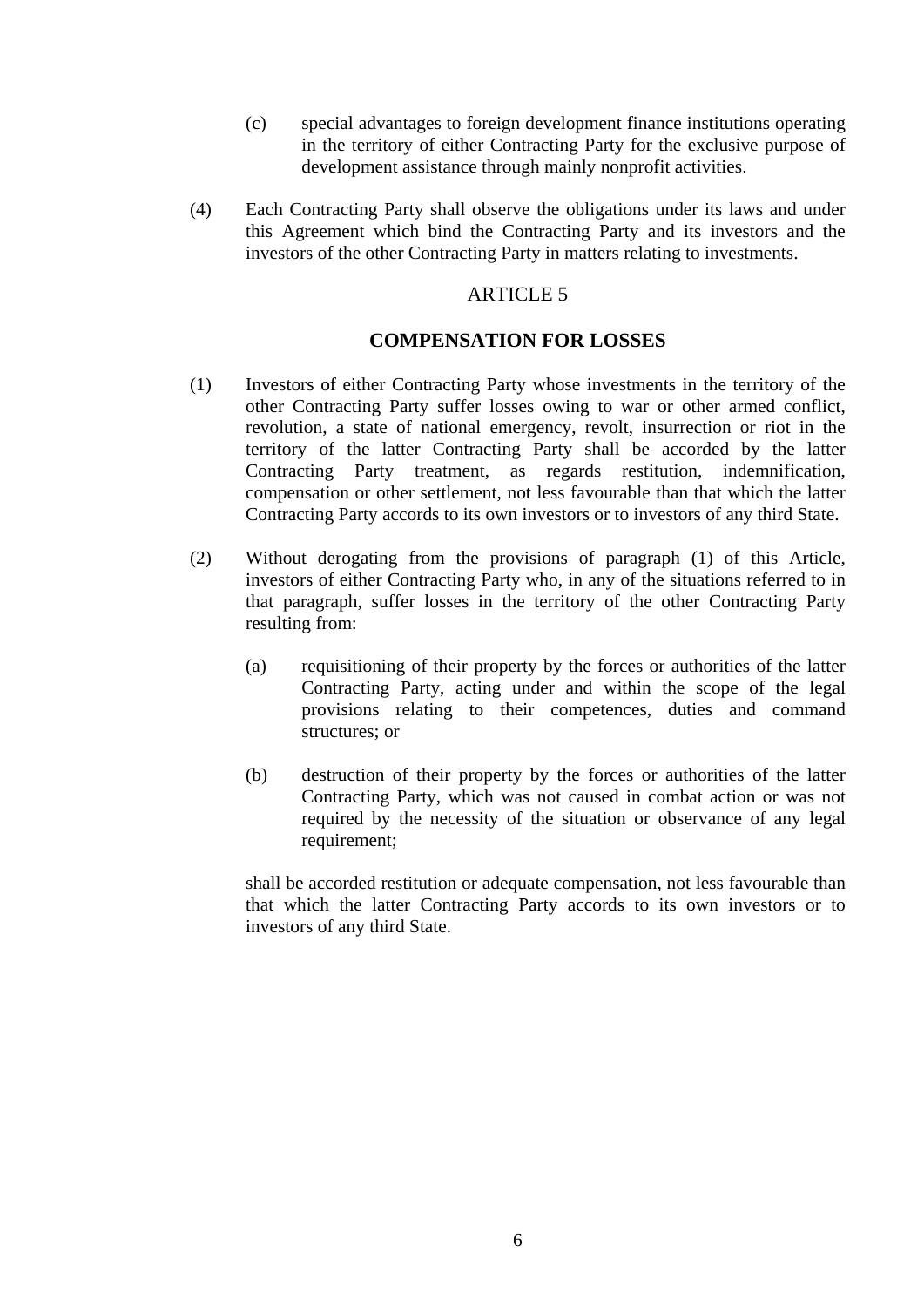## **EXPROPRIATION**

- (1) Investments of investors of either Contracting Party in the territory of the other Contracting Party shall not be nationalised, expropriated or subjected to measures having effects equivalent to nationalisation or expropriation except for public purposes, under due process of law, on a non-discriminatory basis and against prompt, adequate and effective compensation. Such compensation shall be made without delay, and be effectively realizable.
- (2) The investor affected by the expropriation shall have a right, under the law of the expropriating Contracting Party to prompt review, by a court of law or other independent and impartial forum of that Contracting Party of the expropriation case.
- (3) Where a Contracting Party expropriates, nationalises or takes measures having effect equivalent to nationalisation or expropriation against the assets of a company which is incorporated or constituted under the laws in force in any part of its own territory, and in which investors of the other Contracting Party own shares, it shall ensure that the provisions of paragraph (1) of this article are applied to the extent necessary to guarantee compensation as specified therein to such investors of the other Contracting Party who are owners of those shares.

## ARTICLE 7

## **TRANSFER OF INVESTMENT CAPITAL AND RETURNS**

- (1) Each Contracting Party shall, in accordance with its relevant laws, allow investors of the other Contracting Party the free transfer of funds relating to their investments and returns, including compensation paid pursuant to the provisions of articles 5 and 6 of this Agreement.
- (2) All tansfers shall be effected without delay in any convertible currency at the market rate of exchange applicable on the date of transfer. In the absence of such a market exchange rate, the rate to be used will be the most recent exchange rate applied to inward investments or the most recent exchange rate for conversion of currencies into Special Drawing Rights, whichever is the more favourable to the investor.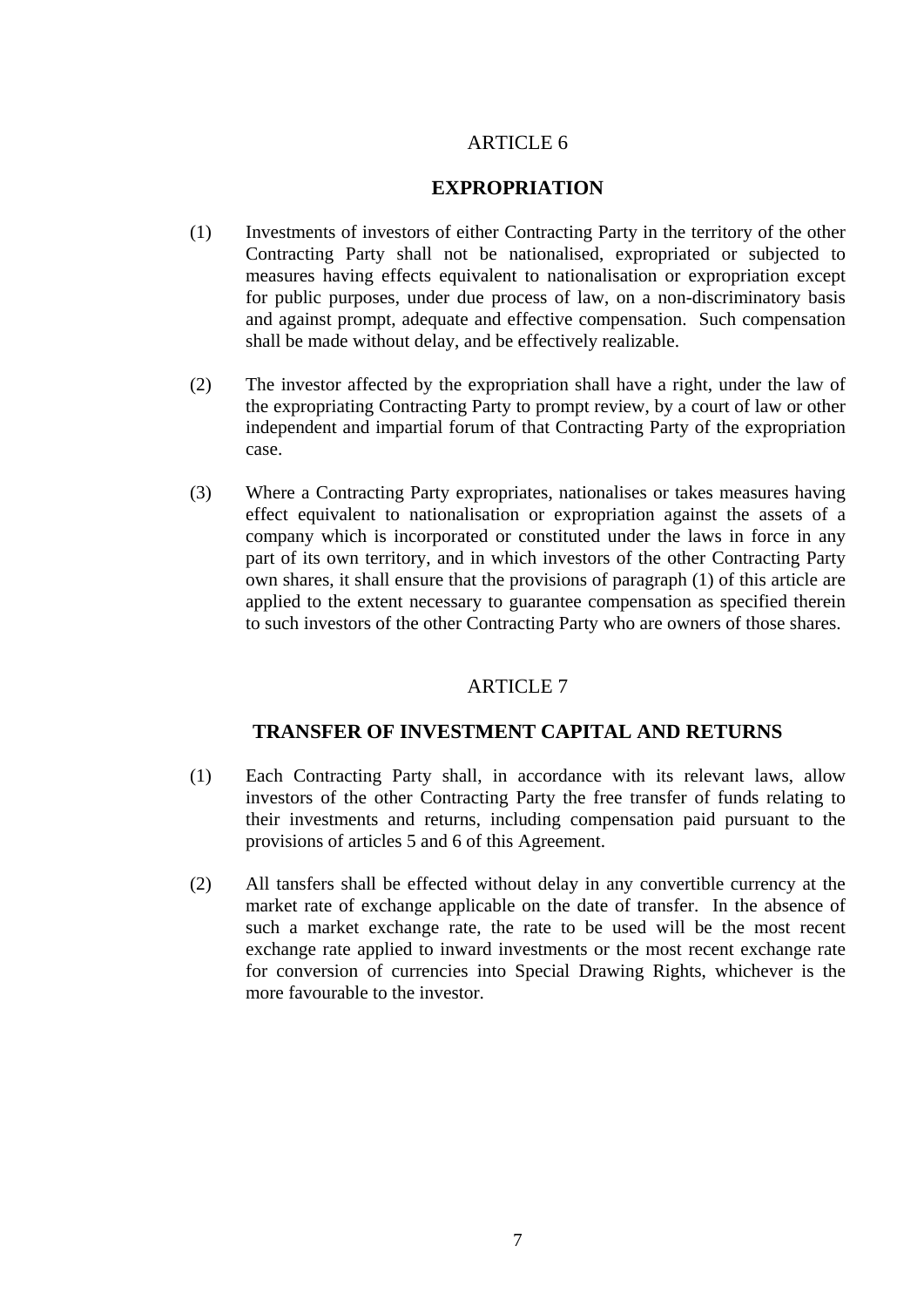## **SETTLEMENT OF DISPUTES BETWEEN AN INVESTOR AND A CONTRACTING PARTY**

- (1) Subject to paragraph (3) any dispute between an investor of one Contracting Party and the other Contracting Party in connection with an investment in the territory of the other Contracting Party shall, as far as possible, be settled amicably through negotiations between the parties to the dispute.
- (2) If the dispute cannot be settled through negotiations within six months, either party to the dispute shall be entitled to initiate judicial action before the competent court of the Contracting Party accepting the investment.
- (3) If a dispute involving the amount of compensation resulting from expropriation, nationalisation, or other measures having effect equivalent to nationalisation or expropriation, mentioned in Article 6 cannot be settled within six months after resort to negotiation as specified in paragraph (1) of this Article by the investor concerned, it may be submitted to an international arbitral tribunal established by both parties.

 The provisions of this paragraph shall not apply if the investor concerned has resorted to the procedure specified in paragraph (2) of this Article.

- (4) The international arbitral tribunal mentioned above shall be specially constituted in the following manner. Each party to the dispute shall appoint an arbitrator. The two arbitrators shall appoint a third arbitrator as Chairman. The arbitrators shall be appointed within two months and the Chairman within four months from the date on which one party concerned notified the other party of its submission of the dispute to arbitration.
- (5) If the necessary appointments are not made within the period specified in paragraph (4), either party may, in the absence of any other agreement, request the Chairman of the International Arbitration Institute of the Stockholm Chamber of Commerce to make the necessary appointments.
- (6) The arbitral tribunal shall, apart from what is stated below, determine its own arbitral procedures with reference to the Convention on the Settlement of Investment Disputes Between States and Nationals of Other States, done at Washington on 18 March 1965.
- (7) The tribunal shall reach its decision by a majority of votes.
- (8) The decision of the arbitral tribunal shall be final and binding on both parties.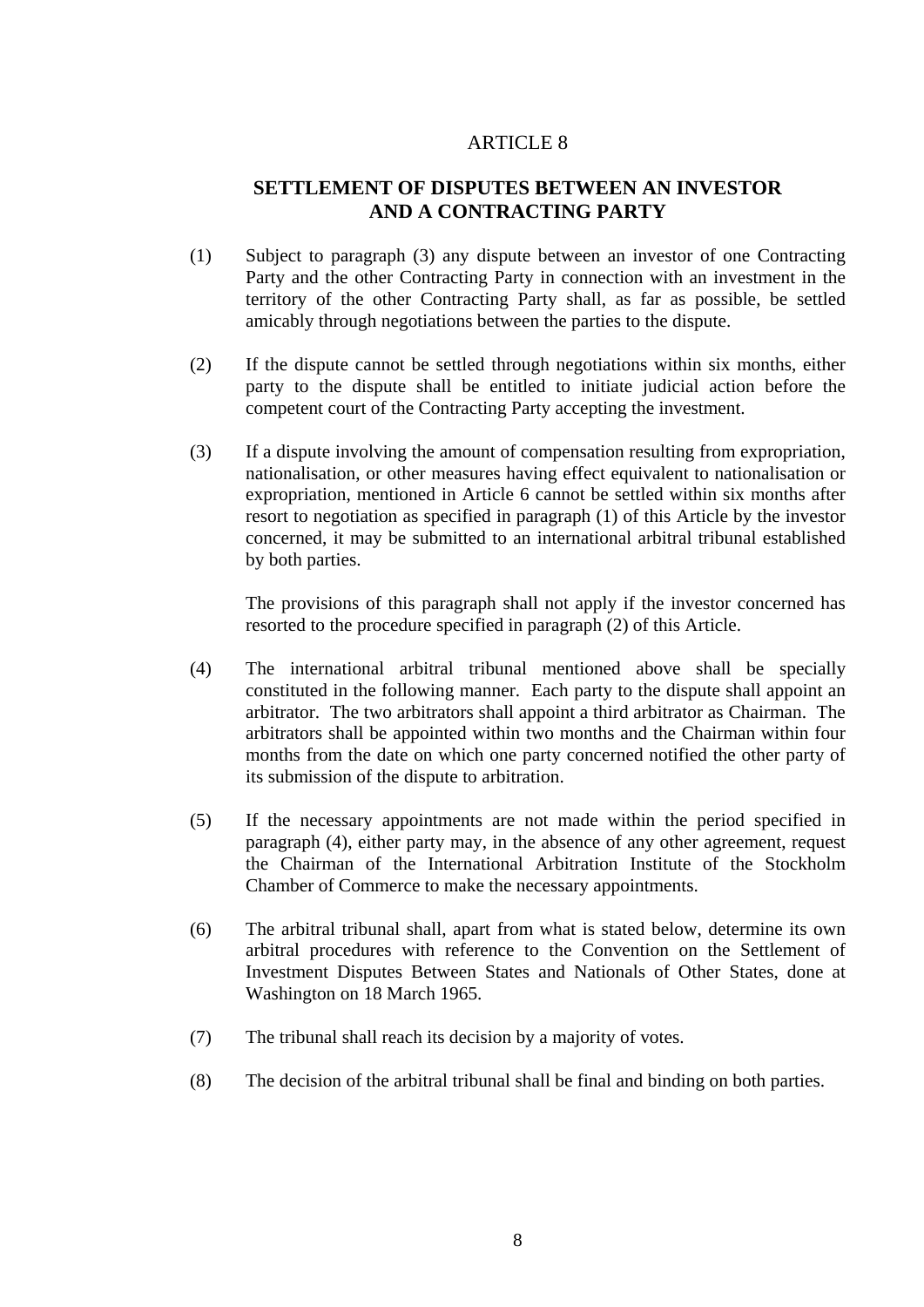- (9) The arbitral tribunal shall state the basis of its decision and state reasons upon the request of either party.
- (10) Each party concerned shall bear the cost of its own arbitrator and its representation in the arbitral proceedings. The cost of the Chairman in discharging his arbitral function and the remaining costs of the tribunal shall be borne equally by the parties concerned. The tribunal may, however, in its decision direct that a higher proportion of costs shall be borne by one of the two parties, and this award shall be binding on both parties.
- (11) The provisions of this Article shall not prejudice the Contracting Parties from using the procedures specified in Article (9) where a dispute concerns the interpretation or application of this Agreement.

## **DISPUTES BETWEEN THE CONTRACTING PARTIES**

- (1) Any dispute between the Contracting Parties concerning the interpretation or application of this Agreement should, if possible, be settled through negotiations between the Governments of the two Contracting Parties.
- (2) If the dispute cannot be settled within a period of six months following the date on which such negotiations were requested by either Contracting Party, it may upon the request of either Contracting Party, be submitted to an arbitral tribunal.
- (3) Such an arbitral tribunal shall be constituted for each individual case in the following way: within two months of the receipt of the request for arbitration, each Contracting Party shall appoint one arbitrator for the tribunal. Those two arbitrators shall then select a national of a third State who, upon approval by the two Contracting Parties, shall be appointed Chairman of the tribunal. The Chairman shall be appointed within two months from the date of appointment of the other two arbitrators.
- (4) If within the periods specified in paragraph (3) of this Article the necessary appointments have not been made, either Contracting Party may, in the absence of any other agreement, invite the President of the International Court of Justice to make any necessary appointments. If the President is a national of either Contracting Party or if he is otherwise prevented from discharging the said function, the Vice-President shall be invited to make the necessary appointments. If the Vice-President is a national of either Contracting Party or if he too is prevented from discharging the said function, the Member of the International Court of Justice next in seniority who is not a national of either Contracting Party and not prevented from discharging such functions shall be invited to make the neccesary appointments.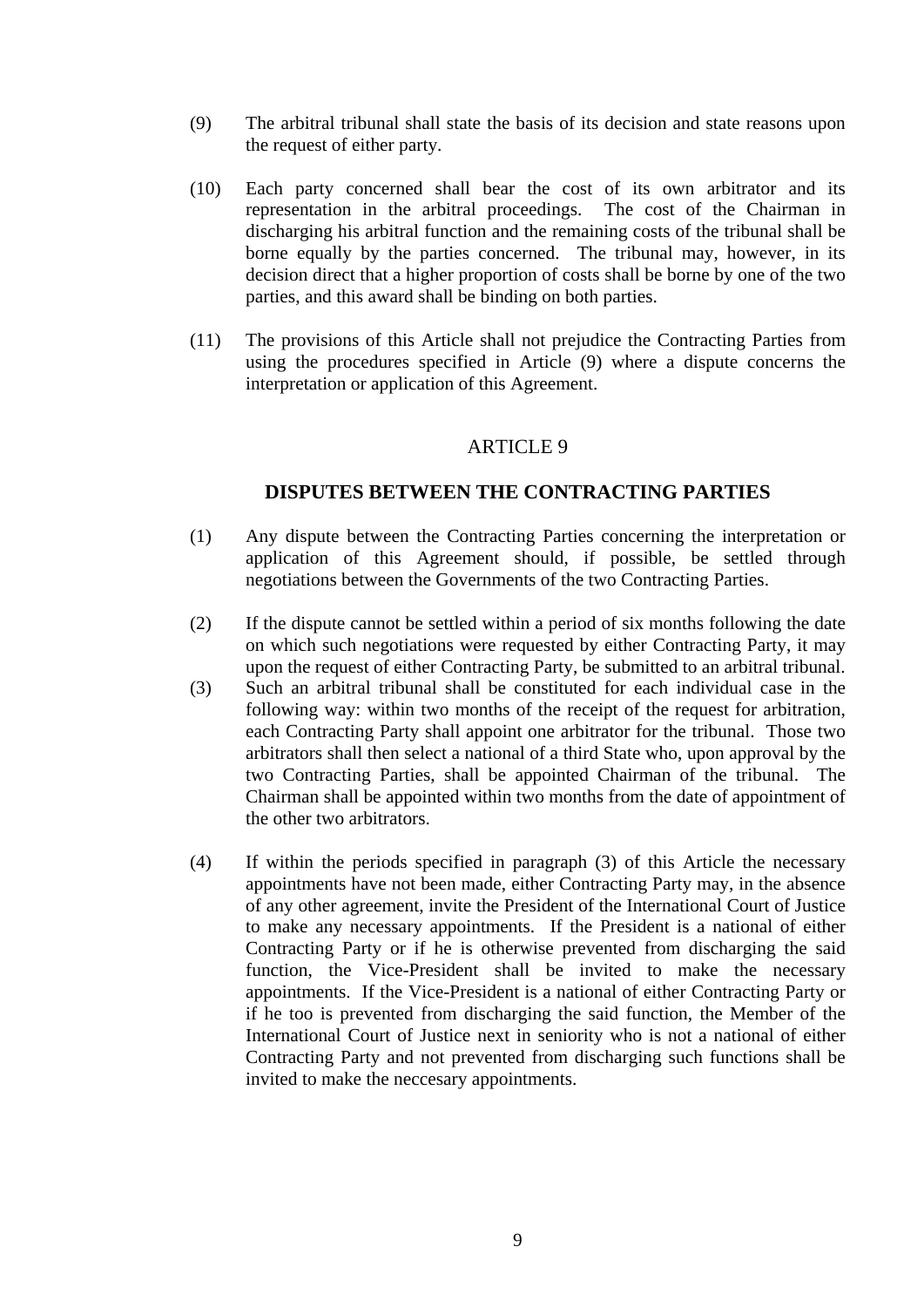- (5) The arbitral tribunal shall reach its decision by a majority of votes. Such decision shall be binding on both Contracting Parties. Each Contracting Party shall bear the cost of its own arbitrator to the tribunal and of its representation in the arbitral proceedings. The cost of the Chairman and the remaining costs shall be borne equally by the Contracting Parties. The tribunal may, however, in its decision direct that a higher proportion of costs shall be borne by one of the two Contracting Parties, and this award shall be binding on, and executed by, both Contracting Parties.
- (6) Apart from the above, the tribunal shall determine its own procedure.

#### **SUBROGATION**

- (1) If a Contracting Party or its designated agency makes a payment to its own investor under a guarantee it has given in respect of an investment made in the territory of the other Contracting Party, the latter Contracting Party shall recognise the assignment to the former Contracting Party of all the rights and claims of the indemnified investor, and shall also recognise that the former Contracting Party or its designated Agency is entitled to exercise such rights and enforce such claims by virtue of subrogation, to the same extent as the original investor.
- (2) Any payment made by one Contracting Party or its designated Agency to its own investor as provided in paragraph (1) shall not affect the right of such investor to make his claims against the other Contracting Party in accordance with Article 8 provided that the exercise of such a right does not overlap, or is not in conflict with, the exercise of a right in virtue of subrogation under that paragraph.

## ARTICLE 11

## **APPLICATION OF OTHER RULES**

(1) If the provisions of the law of either Contracting Party or obligations under international law existing at present or established hereafter between the Contracting Parties, in addition to the present Agreement, contain rules, whether general or specific, entitling investments and returns of investors of the other Contracting Party to treatment more favourable than that provided for by the present Agreement, such rules shall, to the extent that they are more favourable, prevail over the present Agreement.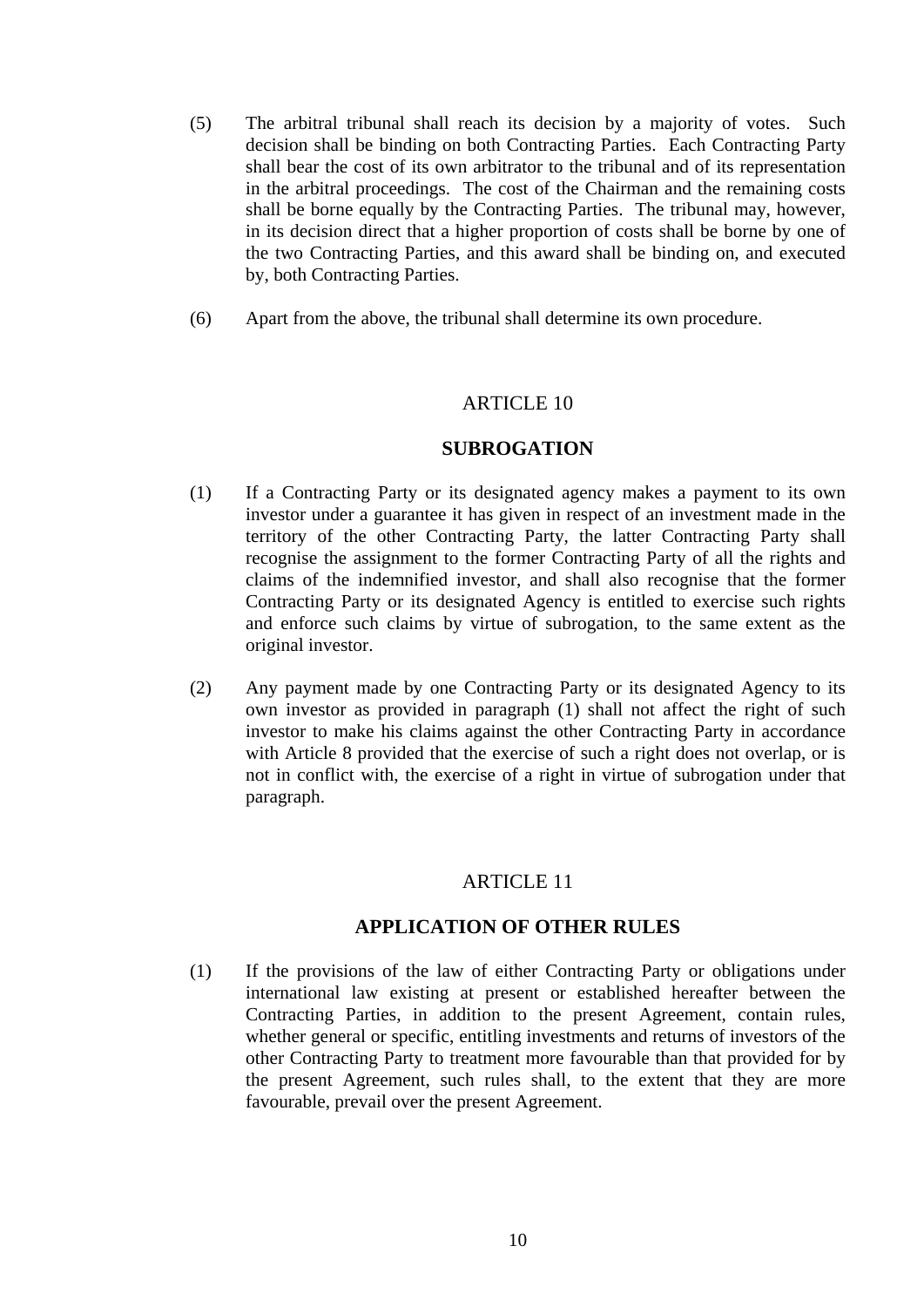(2) Each Contracting Party shall, however, honour any obligation it may have entered into with regard to investments of investors of the other Contracting Party.

## ARTICLE 12

#### **PROHIBITIONS AND RESTRICTIONS**

 The provisions of this Agreement shall not in any way limit the right of either Contracting Party to apply prohibitions or restrictions of any kind or take any other action which is directed to the protection of its essential security interests, or to the protection of public health or the prevention of diseases and pests in animals or plants.

#### ARTICLE 13

#### **FINAL CLAUSES**

- (1) For the avoidance of any doubt, it is declared that all investments shall, subject to this Agreement, be governed by the laws in force in the territory of the Contracting Party in which such investments are made.
- (2) The Contracting Parties shall notify each other promptly of the fulfilment of their legal procedures required for entry into force of this Agreement. The Agreement shall enter into force on the day following of the date of receipt of the last notification.
- (3) This Agreement shall remain in force for a period of ten years. Thereafter it shall continue in force until the expiration of twelve months from the date on which either Contracting Party shall have given written notice of termination of this Agreement to the other Contracting Party.
- (4) In respect of investments approved and/or made prior to the date the notice of termination of this Agreement becomes effective, the provisions of the preceeding articles shall remain in force with respect to such investments for a further period of ten years from that date or for any longer period as provided for or agreed upon in the relevant contract or approval granted to the investor.